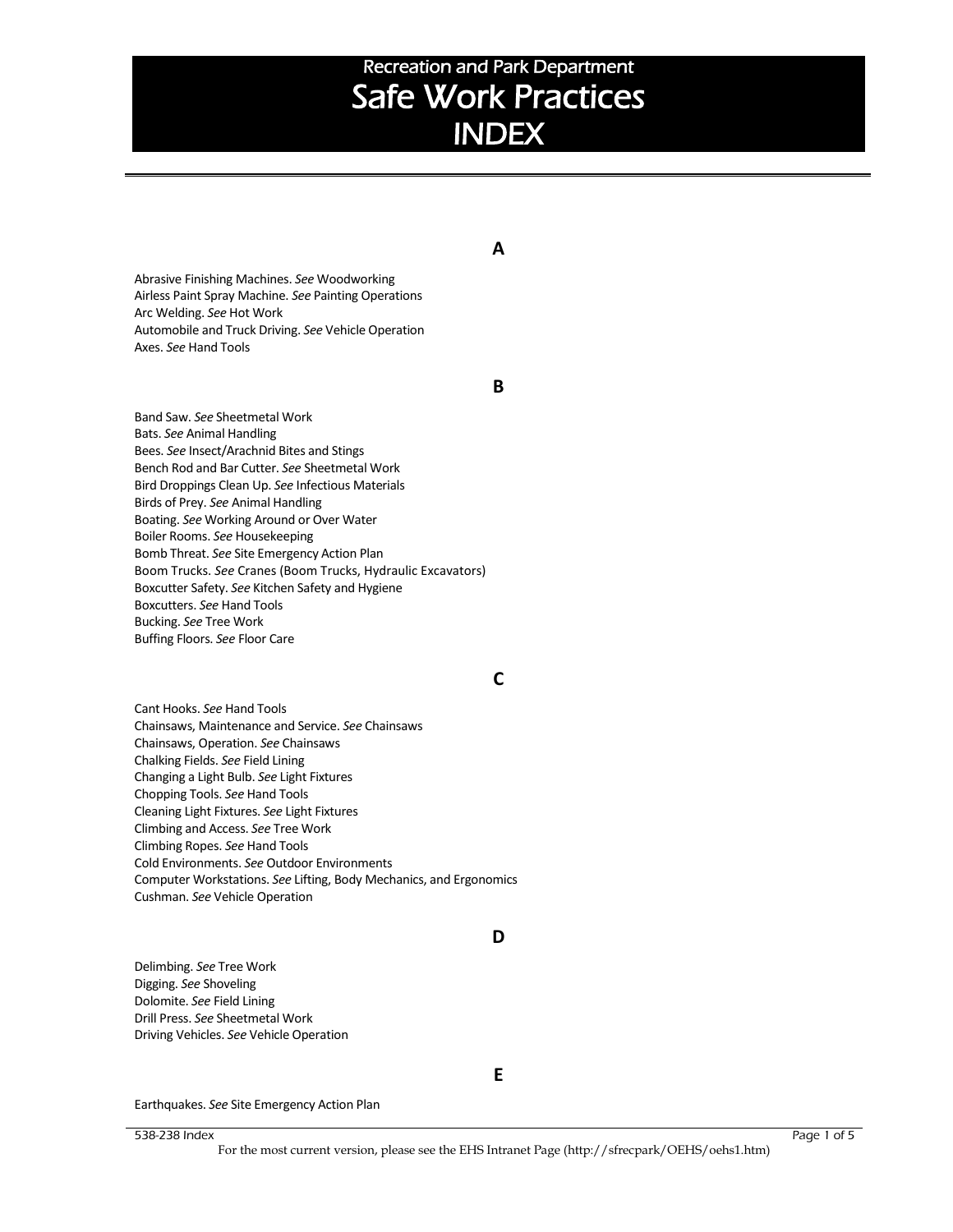Ergonomics. *See* Lifting, Body Mechanics, and Ergonomics Extension Ladders. *See* Ladders

Felling Trees. *See* Tree Work Filing Safety. *See* Office Safety Fire Safety. *See* Site Emergency Action Plan

**G**

**F**

Gas Leak. *See* Site Emergency Action Plan Gasoline Safety. *See* Fuel Safety Gymnasium Floor Maintenance. *See* Floor Care

#### **H**

Hammers. *See* Hand Tools Hand Brake. *See* Sheetmetal Work Hantavirus *See* Animal and Pest Control Hazardous Materials. *See* Hazardous Substances Hazardous Materials Spill Response. *See* Hazardous Substances Hazardous Waste. *See* Hazardous Substances Heater Safety. *See* Office Safety Hedge Shears or Trimmers. *See* Pruning Hepatitis. *See* Infectious Materials HIV. *See* Infectious Materials Hot Environments. *See* Outdoor Environments Hydraulic Excavators. *See* Cranes (Boom Trucks, Hydraulic Excavators) Hydraulic Powered Leaf Brakes. *See* Sheetmetal Work

#### **I**

IIPP. *See* Injury and Illness Prevention Irrigation Equipment Clearing Debris from a Valve. *See* Irrigation/Watering Stopping a Spinning Impact Sprinkler. *See* Irrigation/Watering

#### **J**

Jackhammer. *See* Power Tools Jointers. *See* Woodworking

#### **K**

Knife Safety. *See* Kitchen Safety and Hygiene

#### **L**

Lake Entry. *See* Working Around or Over Water Lifting Techniques. *See* Lifting, Body Mechanics, and Ergonomics Lining Fields. *See* Field Lining

#### 538-238 Index Page 2 of 5

For the most current version, please see the EHS Intranet Page (http://sfrecpark/OEHS/oehs1.htm)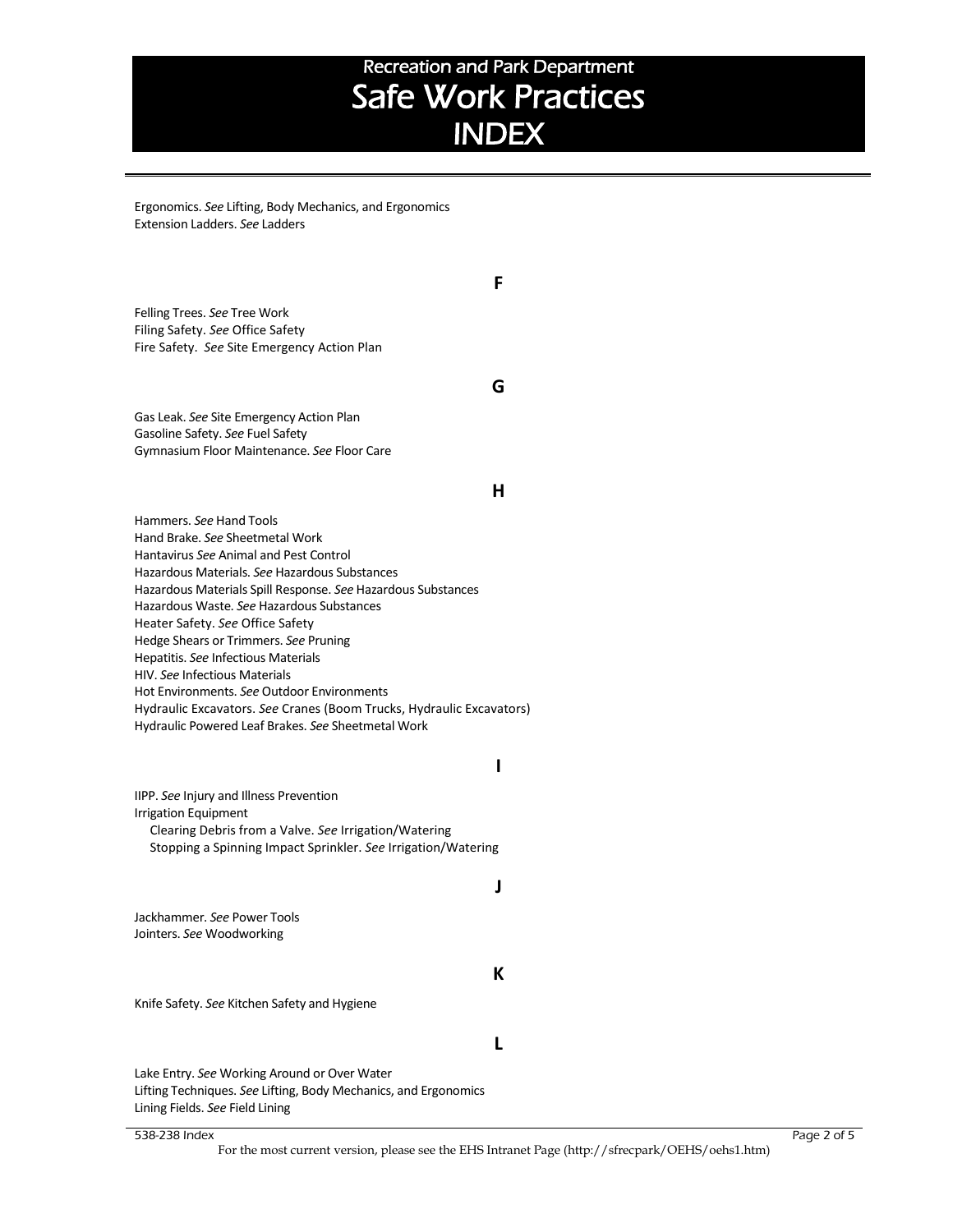Lockformer. *See* Sheetmetal Work Lodge Pole Driver. *See* Post Installation Log Loaders. *See* Tree Work Lowering Limbs. *See* Tree Work

## **M**

Mail, Suspicious Packages or Letters. *See* Site Emergency Action Plan Maintenance Issues. *See* Housekeeping Manual Pruning. *See* Pruning Mattocks. *See* Hand Tools Mauls. *See* Hand Tools Medical Emergency. *See* Site Emergency Action Plan Mopping. *See* Floor Care

#### **N**

Nail Guns. *See* Power Tools Needlesticks. *See* Infectious Materials Noise. *See* Hearing Conservation Notching. *See* Tree Work

## **O**

Orchard Ladders. *See* Ladders Overhead and Underground Electrical Lines. *See* Electrical Safety Oxy-Acetylene Welding. *See* Hot Work

### **P**

Paint Shaker Machine. *See* Painting Operations Paint Spray Booth. *See* Painting Operations Peavies. *See* Hand Tools Picks. *See* Hand Tools Planers. *See* Woodworking Planting Trees. *See* Tree Planting Poison Oak. *See* Poisonous Plants Pole Chainsaw Pruning. *See* Pruning Pollarding. *See* Pruning Pool Cleaning, Testing and Maintenance. *See* Aquatic Operations Pool Electrical Safety. *See* Aquatic Operations Pool Mechanical Lifting Devices. *See* Aquatic Operations Pool Toys, Floats and Other Equipment. *See* Aquatic Operations Post Hole Digger. *See* Post Installation Power Mower. *See* Mowers Power Outage. *See* Site Emergency Action Plan PPE. *See* Personal Protective Equipment Public Relations. *See* Workplace Violence Punch Press. *See* Power Press Push Mower. *See* Mowers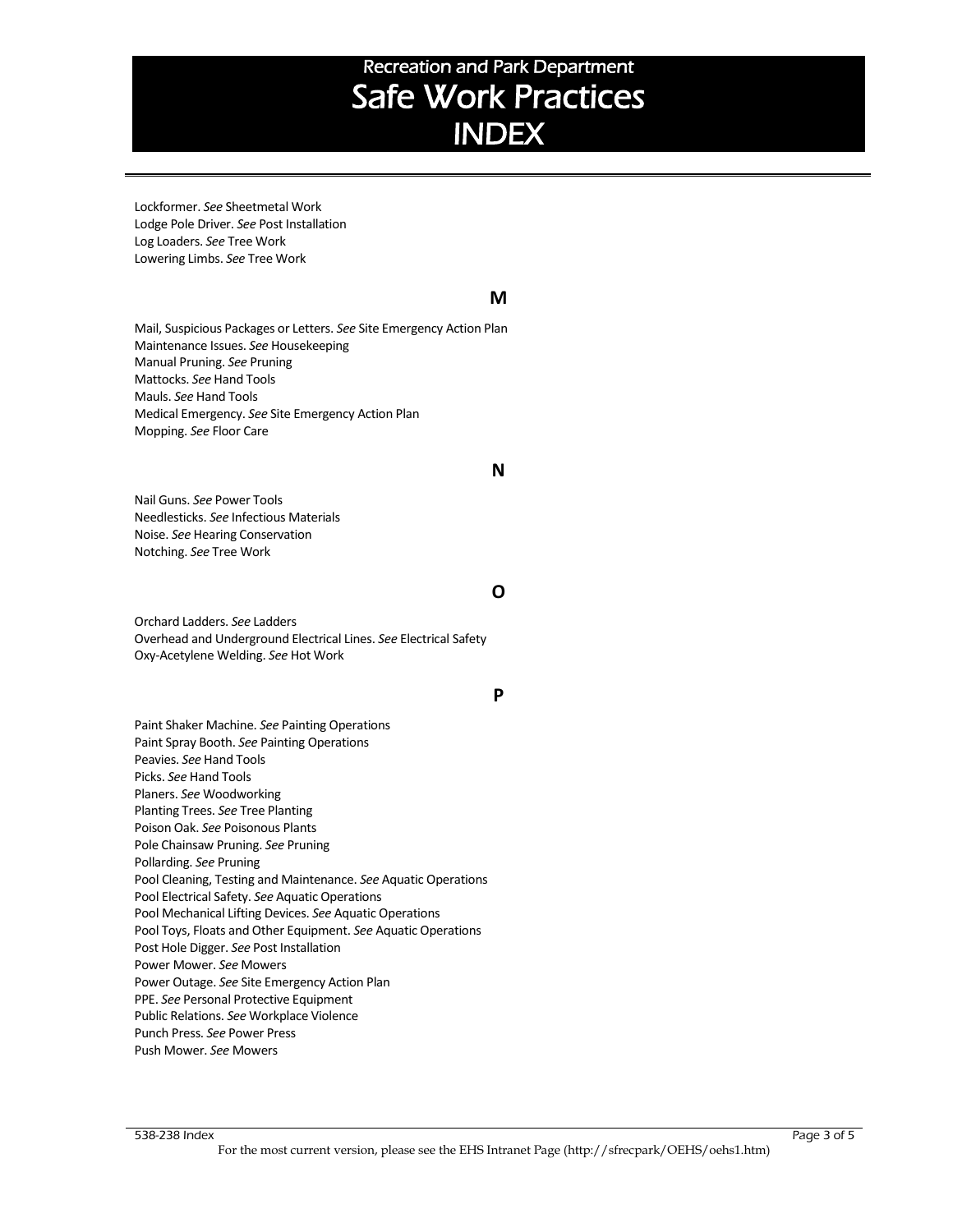## **R**

Radial Arm Saw. *See* Woodworking Respiratory Protection. *See* Personal Protective Equipment Riding a Bike. *See* Bicycing Riding Mower. *See* Mowers Roadwork. *See* Traffic Safety Rodent Material and Carcasses. *See* Animal and Pest Control Rolling Scaffolds. *See* Scaffolds Rotex Punch. *See* Sheetmetal Work

### **S**

Securing Vessels. *See* Working Around or Over Water Shampooing Carpets. *See* Floor Care Shear. *See* Sheetmetal Work Sign Strapping. *See* Banding Sledgehammers. *See* Hand Tools Slip Rolling Machine. *See* Sheetmetal Work Spiders. *See* Insect/Arachnid Bites and Stings Spill Response. *See* Hazardous Substances Spurs. *See* Hand Tools Stake Driver. *See* Hand Tools Storm and Flood. *See* Site Emergency Action Plan Stretching Techniques. *See* Lifting, Body Mechanics, and Ergonomics Stripping and Waxing. *See* Floor Care Sun Exposure. *See* Ultraviolet Radiation Sweeping. *See* Floor Care

### **T**

Ticks. *See* Insect/Arachnid Bites and Stings Tools. *See* Hand Tools Toro. *See* Vehicle Operation Training Requirements. *See* Injury and Illness Prevention Trampolines. *See* Recreation Equipment Tree Pruning. *See* Tree Work Tree Removal. *See* Tree Work Treetopping. *See* Tree Work Tree Trimming. See Tree Work Tripod Ladders. *See* Ladders Turf Truckster. *See* Vehicle Operation Turning Machine. *See* Sheetmetal Work

#### **U**

Underground Electrical Lines. *See* Overhead or Underground Electrical Lines Utility Knife Safety. *See* Kitchen Safety and Hygiene Utility Knives. *See* Hand Tools UV (Ultraviolet Radiation. *See* Outdoor Environments

#### 538-238 Index Page 4 of 5